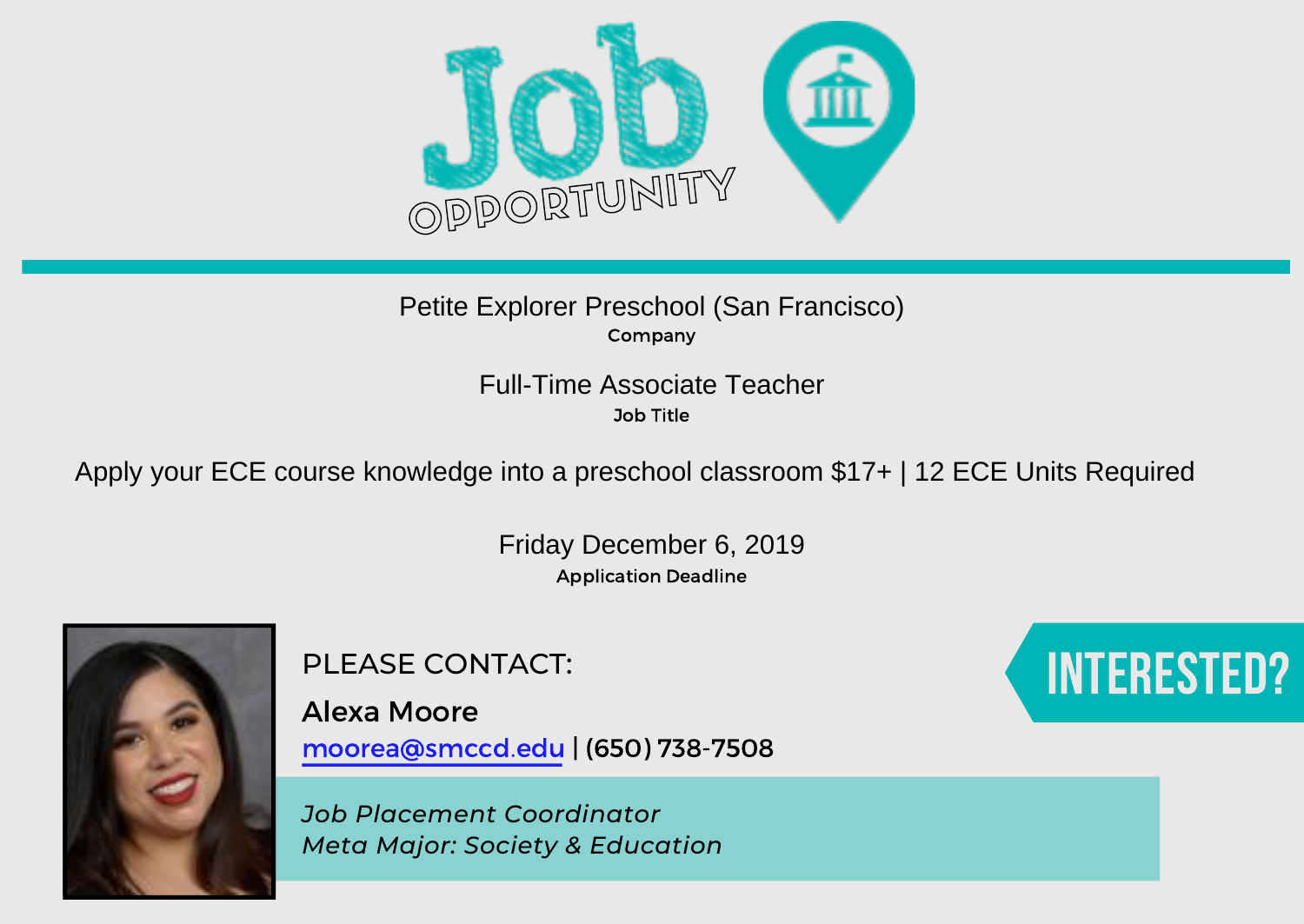

### Company Petite Explorer Preschool (San Francisco)

Job Title

Full-Time Teacher Assistant<br>
<sup>Job Title</sup><br>Apply your ECE course knowledge into a preschool classroom \$17+ | 6 ECE Units Required

Application Deadline Friday December 6, 2019



PLEASE CONTACT:

Alexa Moore moorea@smccd.edu | (650) 738-7508

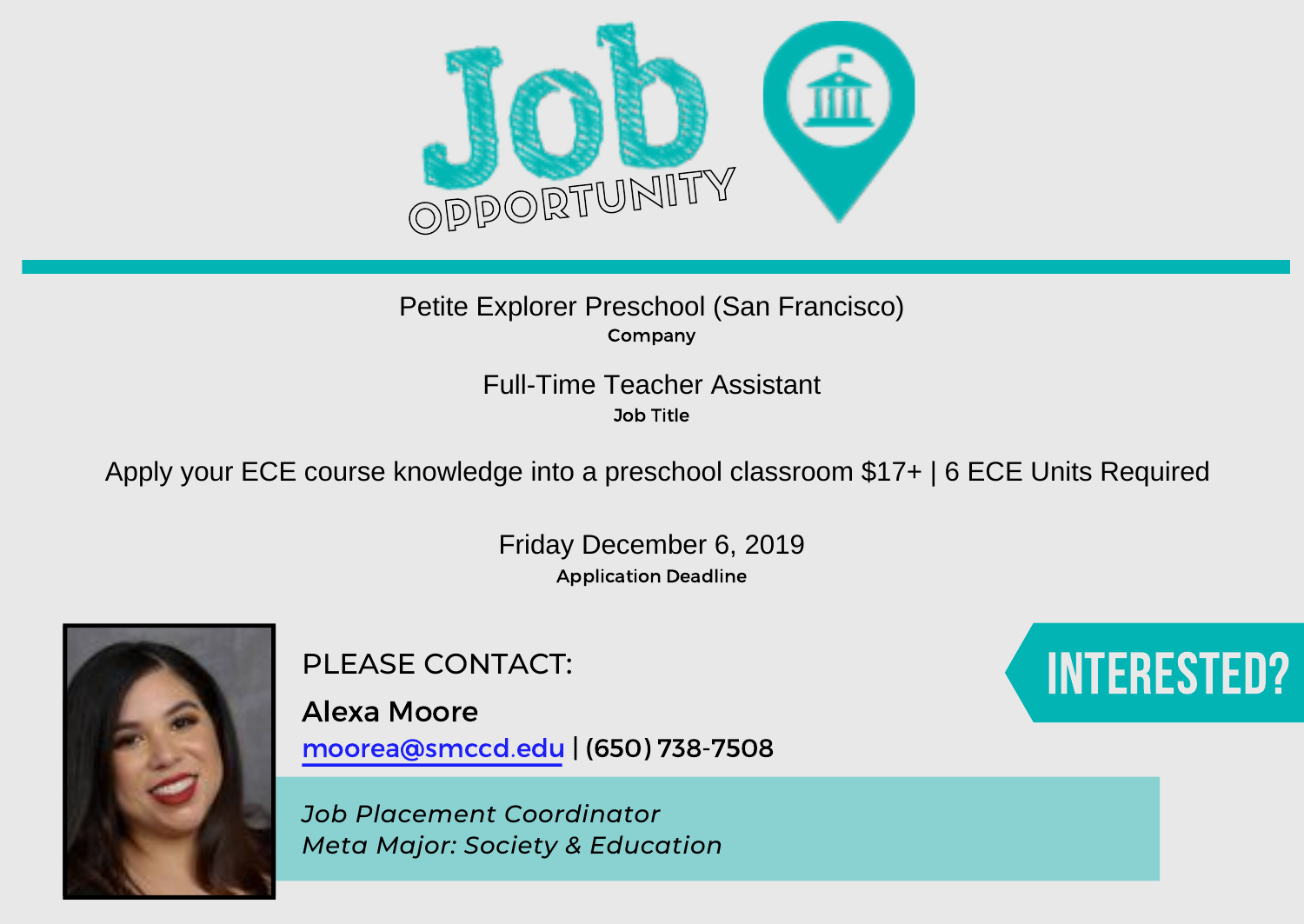

# Company Goodwin Law (Silicon Valley)

Job Title

Full Time Corporate Legal Secretary<br>
<sup>Job Title</sup><br>Provide high quality legal secretarial and administrative services (\$30+) | Benefits Included

Application Deadline Friday December 6, 2019



Alexa Moore moorea@smccd.edu | (650) 738-7508

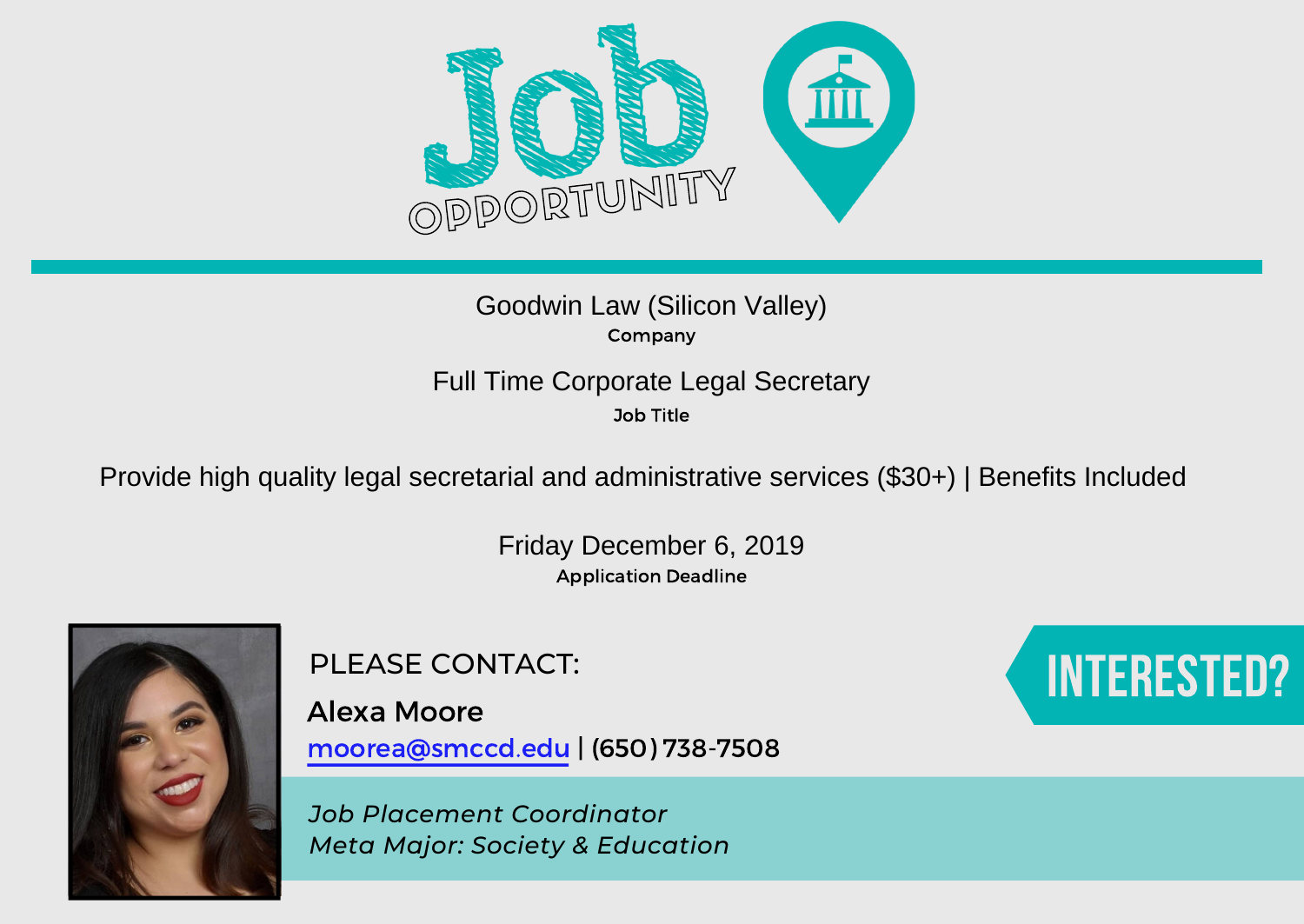

Company Goodwin Law (San Francisco)

Job Title

Full-Time Legal Secretary<br><sup>Job Title</sup><br>Provide high quality legal secretarial and administrative services (\$30+) | Benefits Included

Application Deadline Friday December 6, 2019



Alexa Moore moorea@smccd.edu | (650) 738-7508

*Job Placement Coordinator Meta Major: Society & Education*

# PLEASE CONTACT: **Interested and Security Contact**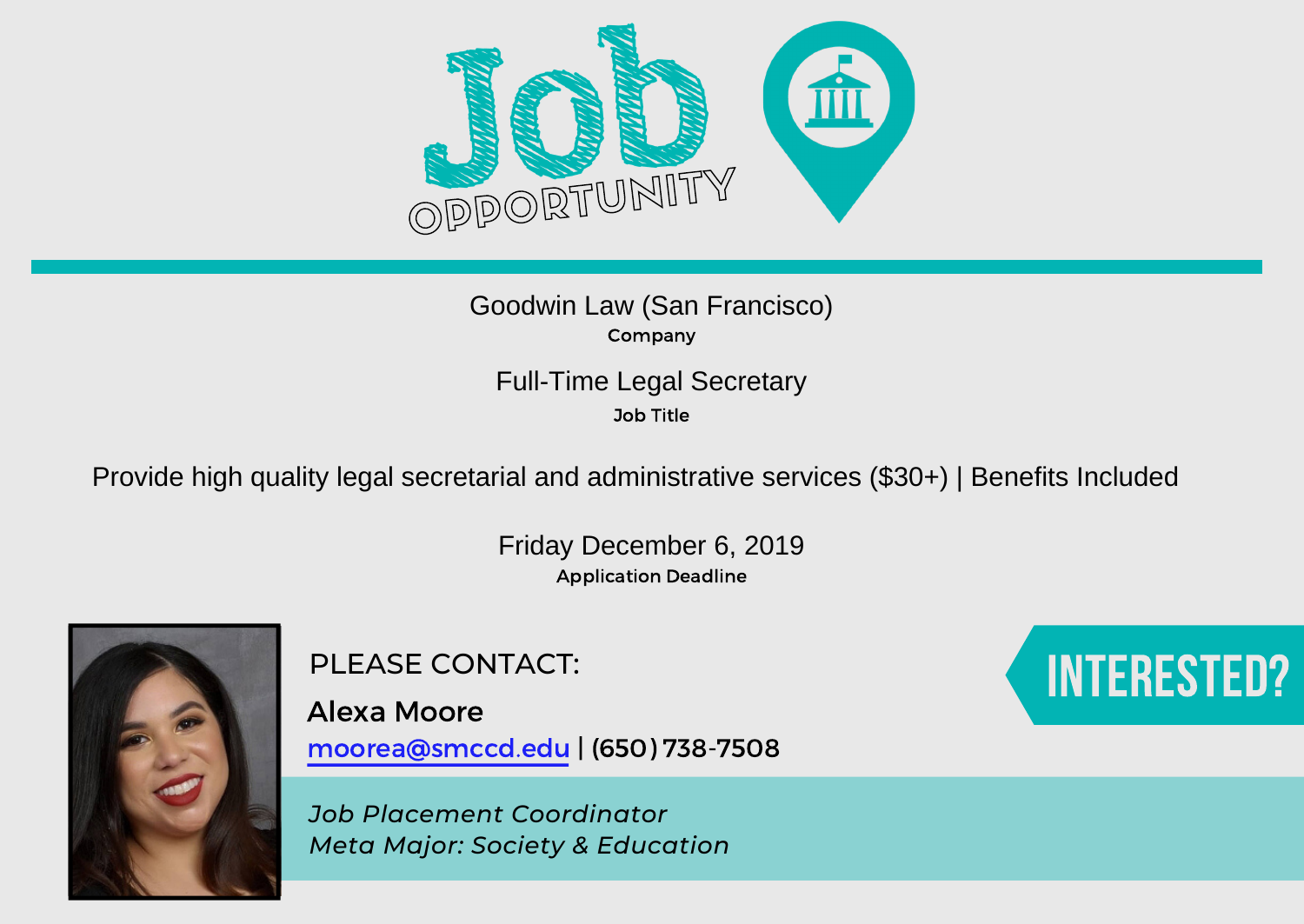

# Company Children's Center of the Stanford Community

# Full-Time All Age Group Early Childhood Educators

Job Title

Support the development of young children (\$22+) | Experience Required | Tuition Reimbursement

Application Deadline Friday December 6, 2019



Alexa Moore moorea@smccd.edu | (650) 738-7508

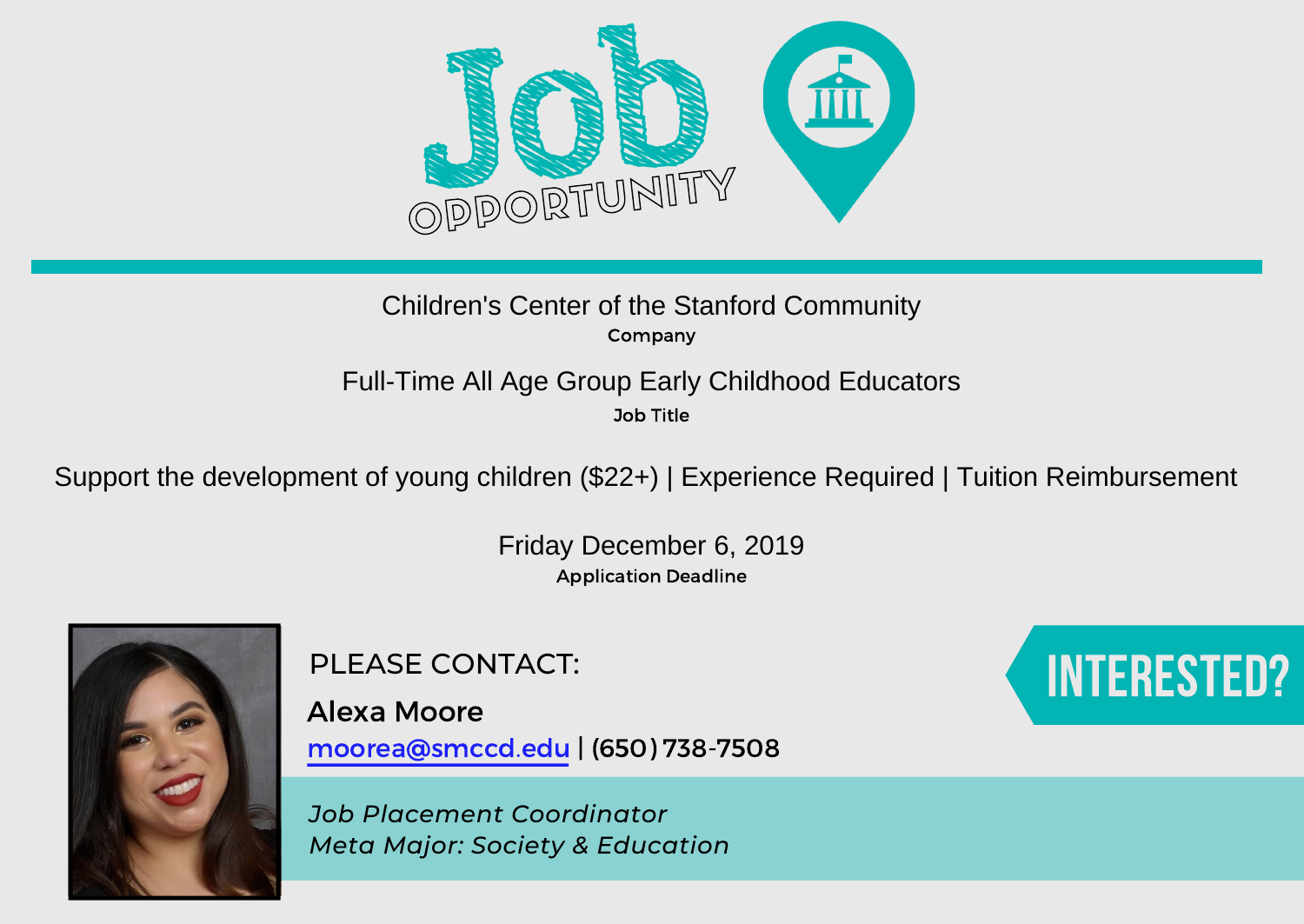

Company Children's Center of the Stanford Community

Full-Time Infant/Toddler Teacher

Job Title

Support the development of young children (\$22+) | Experience Required | Tuition Reimbursement

Application Deadline Friday December 6, 2019



Alexa Moore moorea@smccd.edu | (650) 738-7508

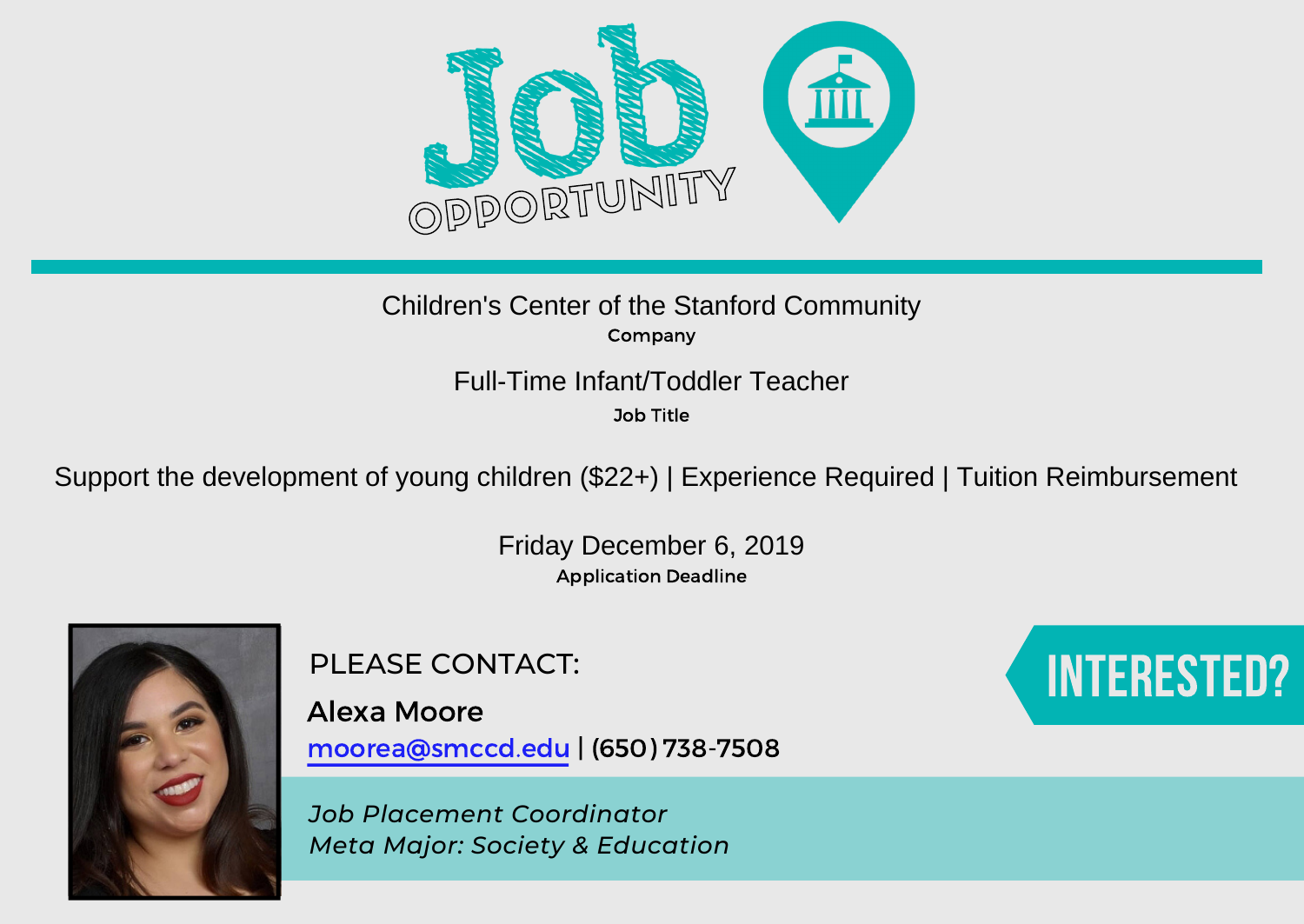

Company Children's Center of the Stanford Community

Full-Time Preschool Teacher

Job Title

Support the development of young children (\$22+) | Experience Required | Tuition Reimbursement

Application Deadline Friday December 6, 2019



Alexa Moore moorea@smccd.edu | (650) 738-7508

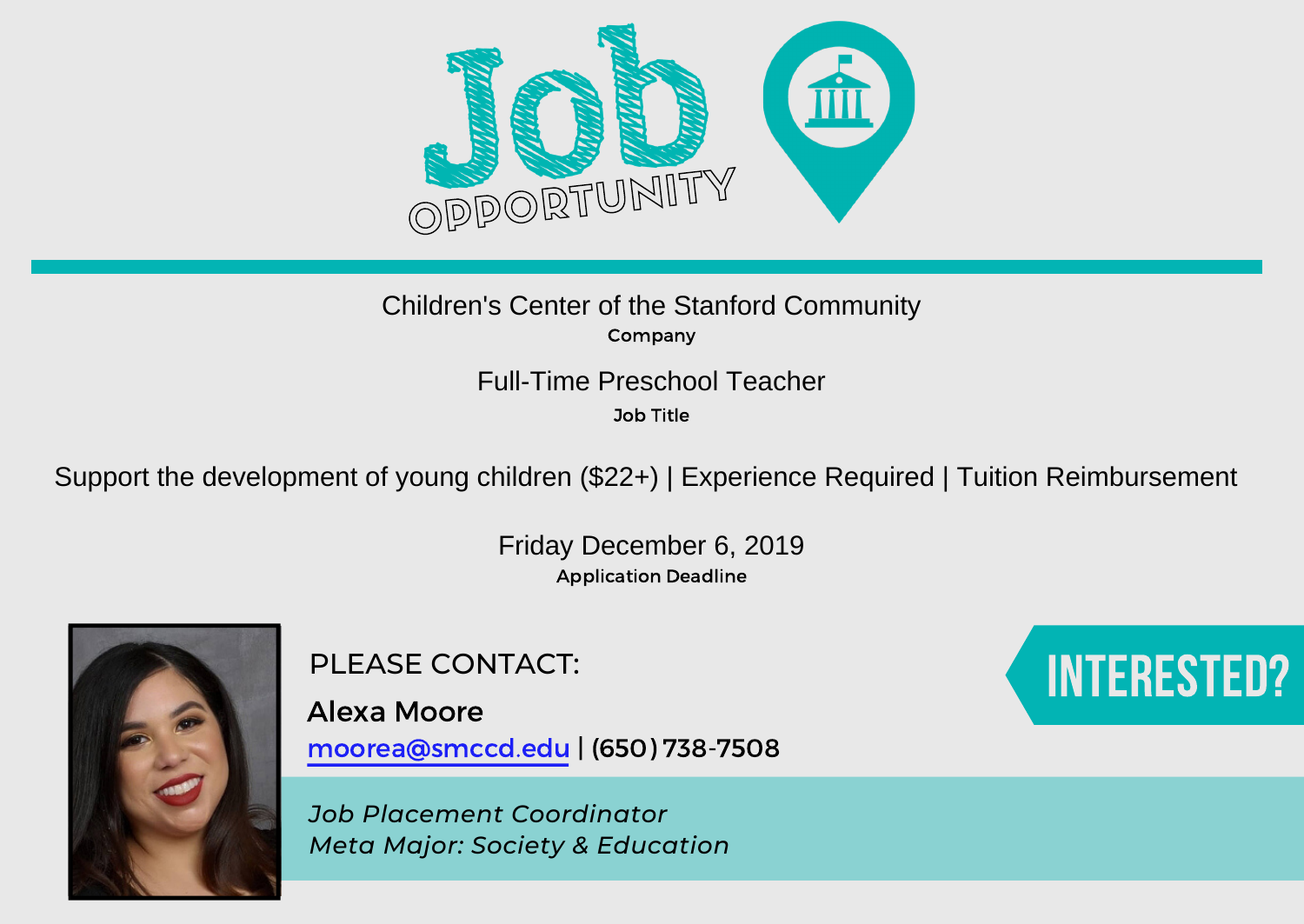

### Company Children's Center of the Stanford Community (Stanford)

Job Title Full-Time Toddler Teacher

Support the development of young children (\$22+) | Experience Required | Tuition Reimbursement

Application Deadline Friday December 6, 2019



PLEASE CONTACT:

Alexa Moore moorea@smccd.edu | (650) 738-7508